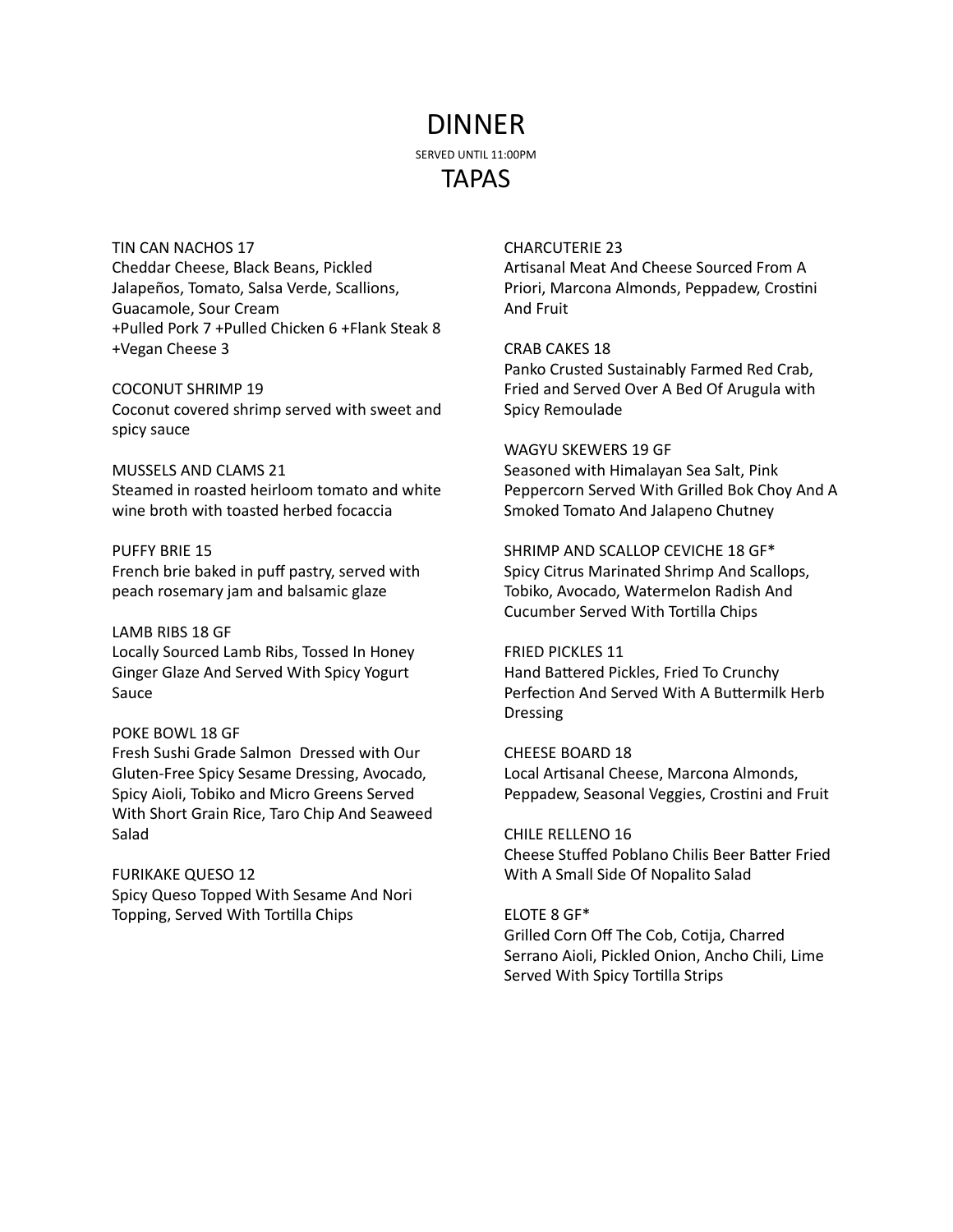# **SALADS**

|                                              | POLLO Y ELOTE 16 GF*                          |
|----------------------------------------------|-----------------------------------------------|
| SALMON 18 GF                                 | Grilled Chicken, Elote, Tomato, Black Beans,  |
| Honey Glazed Salmon Over Mixed Greens,       | Avocado, Pickled Onion, Herb Buttermilk       |
| Cucumber, Drake's Farm Herbed Feta And Asian | Dressing, Cotija, Over Mixed Greens And Spicy |
| Mango Salsa                                  | <b>Tortilla Strips</b>                        |
|                                              | +Sub Flank Steak 4                            |
| RED AND WILD 14                              |                                               |
| Roasted Red Beets, Wild Rice, Strawberries,  | NOPALITO 14 GF                                |
| Crushed Marcona Almonds, Pomegranate         | Sliced Cactus Sautéed In Butter And Togarashi |
| Seeds, Balsamic Vinaigrette, Herbed Feta     | Over Mixed Greens, Cherry Heirloom Tomatoes,  |
| Cheese                                       | Toasted Pumpkin Seeds, Queso Fresco In Honey  |
| +Burrata Cheese 4 + Flank Steak 8 +Grilled   | Lemon Vinaigrette                             |
| Chicken 7                                    | +Burrata Cheese 4 + Flank Steak 8 +Grilled    |
|                                              | Chicken 7                                     |

# **TACOS** \*Served On White Corn Tortillas And Your Choice Of A Side

STEAK TACO 16 GF\* Grilled Flank Steak With Cotija, Yuzu Chimichurri And Micro Greens

GRILLED SHRIMP TACO 17 Garlic Shrimp, House Slaw, Cilantro Lime Crema, Cotija, Pickled Onions And Cilantro

BLACKENED AHI TACO 18 GF\* Seared Ahi, Wasabi Crema, Pickled Onions, Cotija And Cilantro

AVOCADO TACO 15 Porcupine Pilsner Beer Battered Avocado, Black Beans, House Slaw, Cilantro Lime Crema, Cotija And Cilantro

PULLED PORK TACO 15 GF\* House Smoked Pulled Pork, House Slaw, Salsa Verde, Cotija And Cilantro

HIBISCUS ROLLED TACOS 15 VE\* Chipotle BBQ Braised Hibiscus Rolled In Flour Tortilla Topped With Shredded Lettuce, Tomatoes, Pickled Onion, Cilantro And BBQ Chipotle Aioli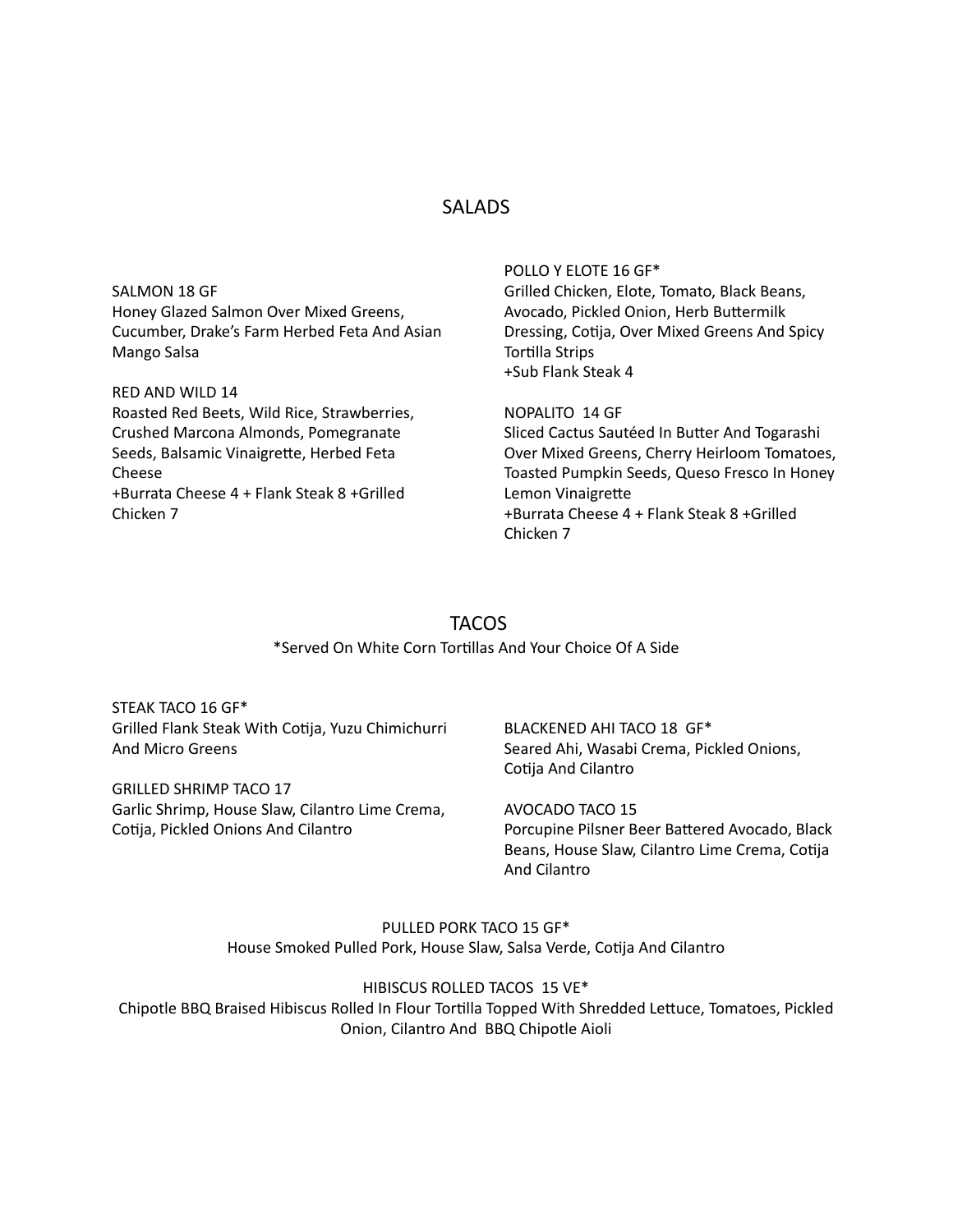# **BURGERS & SANDWICHES**

\*Served on Stoneground Buns With A Choice Of Side. Vegan Patty Available.\*

RELLENO BURGER 19 Niman Ranch Patty, Chili Relleno, Red Onion, Tomato, Guacamole

HOT & SPICY CHICKEN SANDWICH 17 Spicy Soy Glazed Fried Chicken, Sriracha Aioli, Pickled Onion, Jalapeno, Sesame Slaw On A Toasted Ciabatta Bun

VEGAN BBQ BURGER 17 Homemade Vegan Patty Topped With Vegan Cheddar Cheese, Chipotle BBQ Hibiscus And House Slaw

BRAZILIAN 18 Niman Ranch Patty, Fried Egg, Crispy Potato Sticks, Ham, Mozzarella, Spicy Remoulade

# **ENTREES**

CHILEAN SEA BASS 29 GF Chilean Sea Bass And Scallops Swimming In Roast Tomato And Sake Miso Sauce With Wild Rice And Sauteed Veggies

NY STRIP SIRLOIN 29 10 oz Steak Grilled Medium Rare With Gorgonzola Bechamel, Broccolini And Mash Potato Roll

RIGATONI 17 Rigatoni tossed in your Choice of Vegan Pesto or Fire Roasted Tomato Vodka Sauce served with Grilled Focaccia Bread +Shrimp 7 +Chicken 7 +Short Rib Ragu 8

CAULIFLOWER BURRITO 16 Spicy Buffalo Cauliflower, Black Beans, House Slaw And Avocado Served With Side Of Guac and House Salsa (Can be made Vegan) +Pulled Pork 4 +Chicken 4 +Flank Steak 7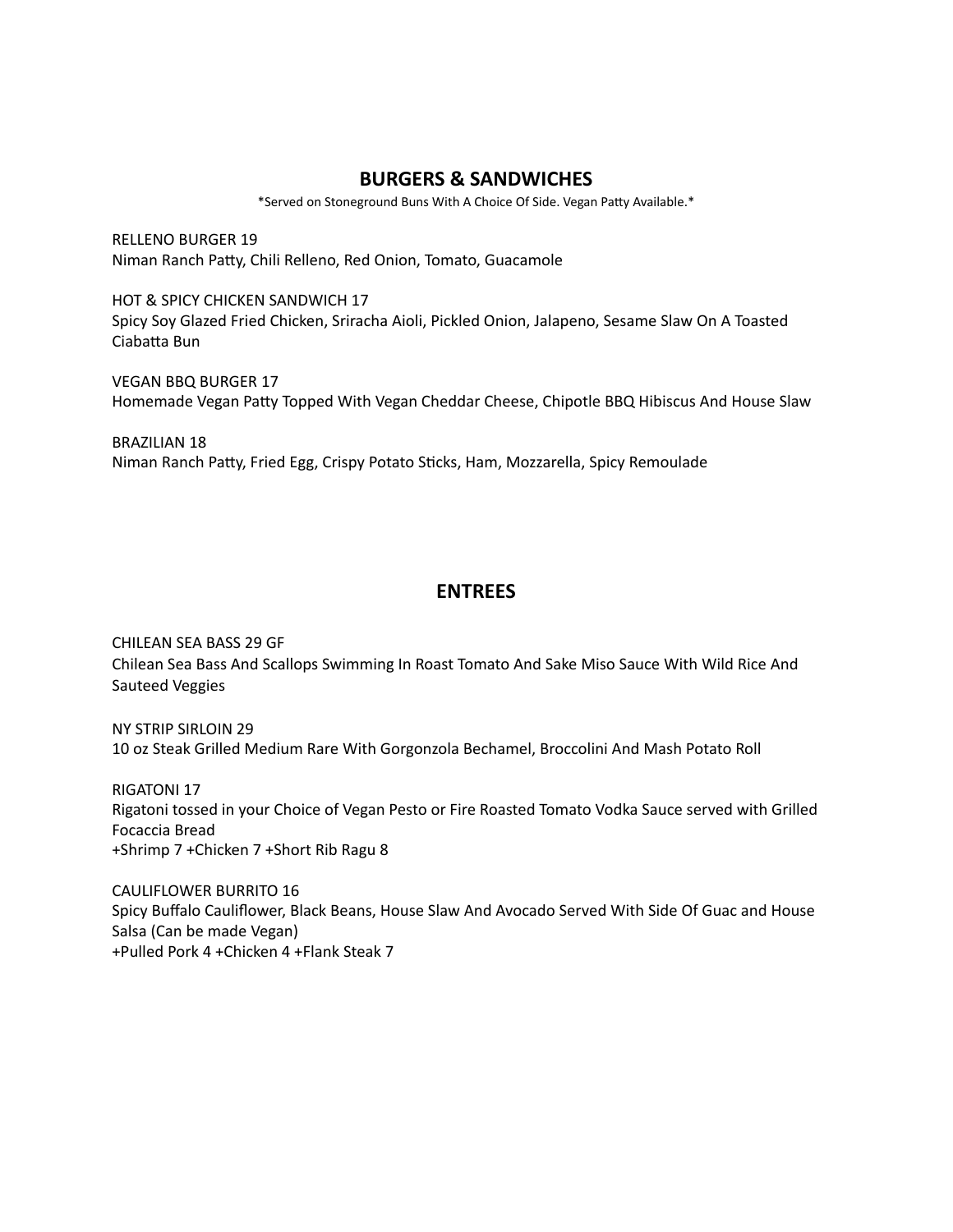# **DESSERTS**

\*Served All Night\*

CHAI TEA CRÈME BRULEE 13

SUNDAE FRUITY SUNDAE 13 Ice Cream And Berry Compote Served In A Fruity Pebble Ice Cream Bowl

BEIGNETS 9 Homemade Beignets With Powdered Sugar And Lemon Curd

**SIDES** WHITE RICE 5 CHIPS AND SALSA 6 FRENCH FRIES 6 GLAZED CARROTS 6 BOK CHOY 6

**PREMIUM SIDES** SEASONED FRIES 7 HOUSE SALAD 7 GRILLED BROCCOLINI 8

CHIPS AND GUAC 8

**Late Night**

**Served from 11:00pm-1:00am**

TIN CAN NACHOS 17 \*Served Until 12:30am\* Cheddar Cheese, Black Beans, Pickled Jalapenos, Tomato, Salsa Verde, Scallions, Guacamole, Sour Cream +Pulled Pork 7 +Pulled Chicken 6 +Flank Steak 8 +Vegan Cheese 3

WAGYU SKEWERS 19 GF Seasoned with Himalayan Sea Salt, Pink Peppercorn Served With Grilled Bok Choy And A Smoked Tomato And Jalapeno Chutney

LAMB RIBS 18 GF Locally Sourced Lamb Ribs, Tossed In Honey Ginger Glaze And Served With Spicy Yogurt Sauce

SHRIMP AND SCALLOP CEVICHE 18 GF\* Spicy Citrus Marinated Shrimp And Scallops, Tobiko, Avocado, Watermelon Radish And Cucumber Served With Tortilla Chips

FRIED PICKLES 11 Hand Battered Pickles, Fried To Crunchy Perfection And Served With A Buttermilk Herb Dressing

CRAB CAKES 18 Panko Crusted Sustainably Farmed Red Crab, Fried and Served Over A Bed Of Arugula with Spicy Remoulade